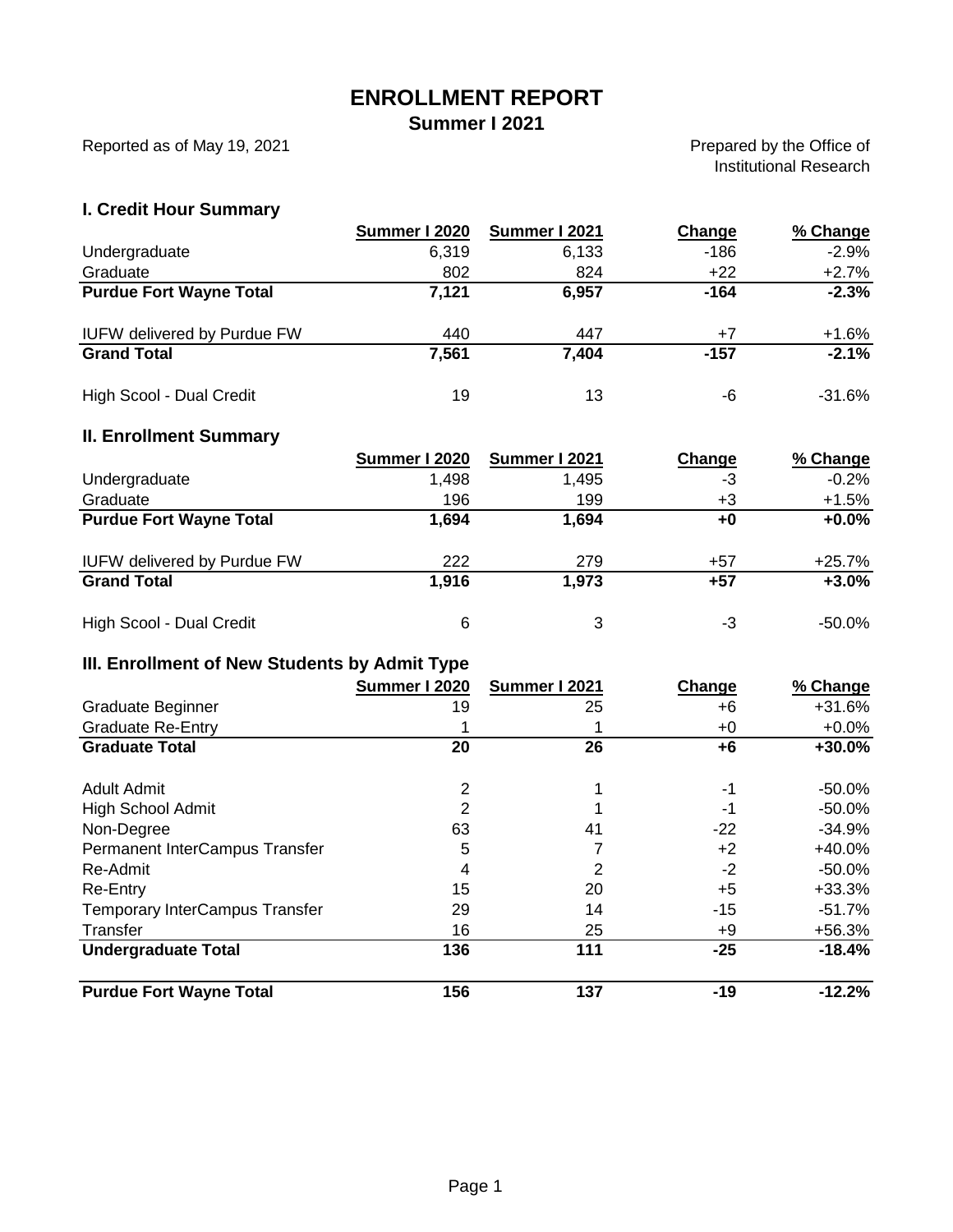### **IV. Enrollment by Class Standing**

|                                    | Summer I 2020 | Summer I 2021 | Change | % Change  |
|------------------------------------|---------------|---------------|--------|-----------|
| New Freshman                       | 4             | 2             | -2     | $-50.0%$  |
| Returning Freshman                 | 197           | 217           | $+20$  | $+10.2%$  |
| Sophomore                          | 313           | 283           | -30    | -9.6%     |
| Junior                             | 345           | 427           | $+82$  | $+23.8%$  |
| Senior                             | 521           | 484           | $-37$  | $-7.1\%$  |
| <b>UG Non-Degree</b>               | 118           | 82            | -36    | $-30.5%$  |
| Graduate                           | 187           | 186           | -1     | $-0.5%$   |
| Graduate Non-Degree                | 9             | 13            | $+4$   | +44.4%    |
| <b>Purdue Fort Wayne Total</b>     | 1,694         | 1,694         | +0     | $+0.0%$   |
| <b>IUFW delivered by Purdue FW</b> | 222           | 279           | $+57$  | $+25.7%$  |
| <b>Grand Total</b>                 | 1,916         | 1,973         | $+57$  | $+3.0%$   |
| High Scool - Dual Credit           | 6             | 3             | -3     | $-50.0\%$ |

### **V. Enrollment by Academic Unit**

|                                    | Summer I 2020 | Summer I 2021 | Change | % Change  |
|------------------------------------|---------------|---------------|--------|-----------|
| Arts and Sciences                  | 515           | 533           | $+18$  | $+3.5%$   |
| <b>Business</b>                    | 314           | 310           | -4     | $-1.3%$   |
| Engineering Tech and Comp Sci      | 303           | 288           | $-15$  | $-5.0%$   |
| <b>Health and Human Services</b>   | 5             | 0             | -5     | $-100.0%$ |
| <b>Professional Studies</b>        | 352           | 328           | $-24$  | $-6.8\%$  |
| Unit of Affiliated Programs        | 124           | 81            | -43    | $-34.7\%$ |
| Visual and Performing Arts         | 81            | 154           | $+73$  | $+90.1%$  |
| <b>Purdue Fort Wayne Total</b>     | 1,694         | 1,694         | +0     | $+0.0%$   |
| <b>IUFW delivered by Purdue FW</b> | 222           | 279           | $+57$  | $+25.7%$  |
| <b>Grand Total</b>                 | 1,916         | 1,973         | $+57$  | $+3.0%$   |
| High Scool - Dual Credit           | 6             | 3             | -3     | -50.0%    |

### **VI. Credit Hours by Level and Residency**

|                                    | Summer I 2020 | Summer I 2021 | Change | % Change |
|------------------------------------|---------------|---------------|--------|----------|
| <b>UG Resident</b>                 | 5,661         | 5,488         | $-173$ | $-3.1%$  |
| <b>UG Non-Resident</b>             | 289           | 197           | $-92$  | $-31.8%$ |
| <b>UG Ohio Reciprocity</b>         | 183           | 176           | -7     | $-3.8%$  |
| UG Midwest Student Exchange Prgi   | 186           | 256           | $+70$  | $+37.6%$ |
| UG Contiguous States Prgrm.        | 0             | 16            | $+16$  | +100.0%  |
| <b>GR Resident</b>                 | 691           | 747           | $+56$  | $+8.1%$  |
| <b>GR Non-Resident</b>             | 105           | 74            | -31    | $-29.5%$ |
| <b>GR Ohio Reciprocity</b>         | 6             | 3             | -3     | -50.0%   |
| <b>Purdue Fort Wayne Total</b>     | 7,121         | 6,957         | $-164$ | $-2.3%$  |
| <b>IUFW delivered by Purdue FW</b> | 440           | 447           | $+7$   | $+1.6%$  |
| <b>Grand Total</b>                 | 7,561         | 7,404         | $-157$ | $-2.1%$  |
| High Scool - Dual Credit           | 19            | 13            | -6     | -31.6%   |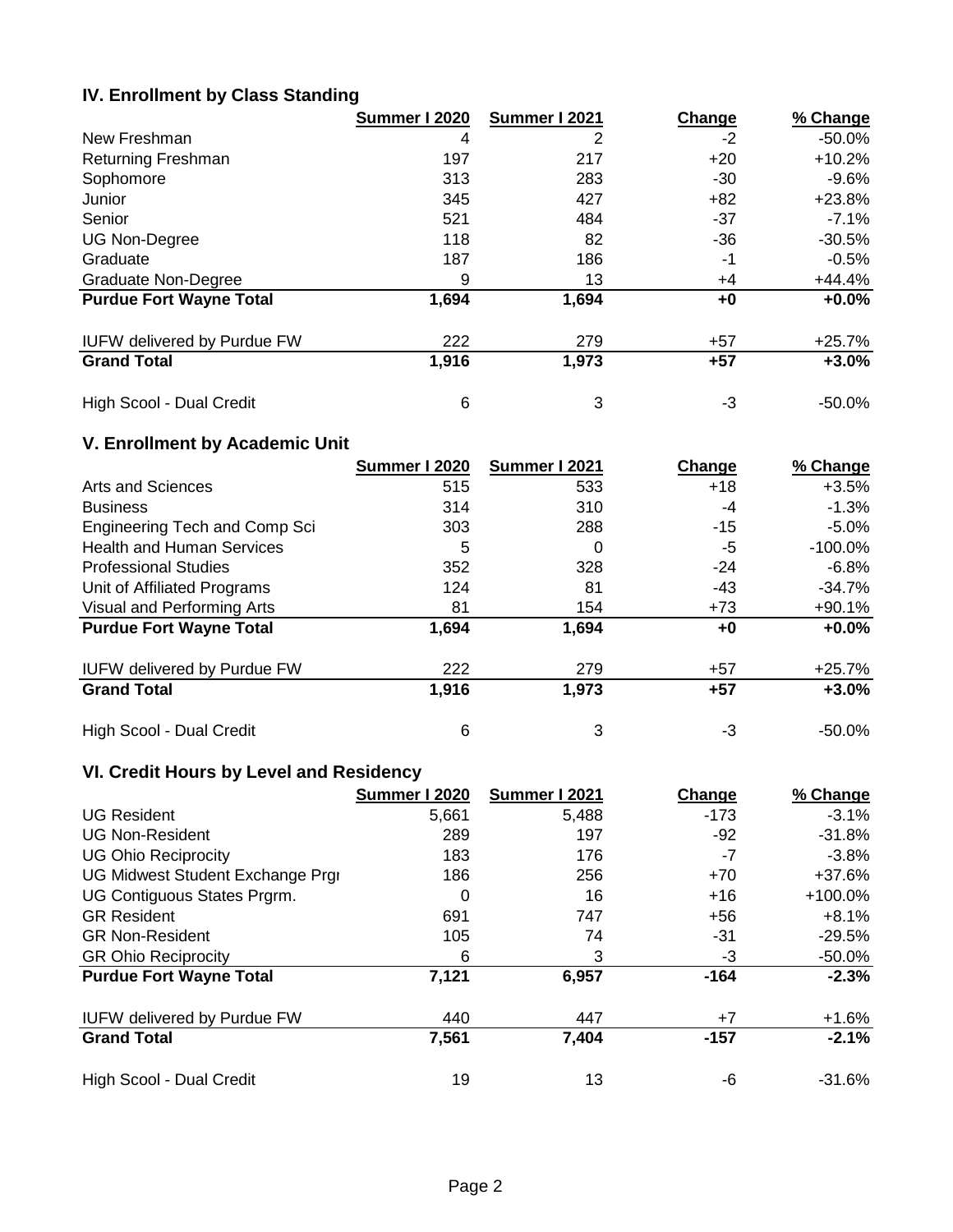# **VII. Enrollment by University**

|                                    | Summer I 2020 | Summer I 2021 | Change | % Change |
|------------------------------------|---------------|---------------|--------|----------|
| <b>Purdue University</b>           | 1.504         | 1.671         | $+167$ | $+11.1%$ |
| <b>Indiana University</b>          | 190           | 23            | -167   | -87.9%   |
| <b>Purdue Fort Wayne Total</b>     | 1,694         | 1,694         | +0     | $+0.0%$  |
| <b>IUFW delivered by Purdue FW</b> | 222           | 279           | $+57$  | $+25.7%$ |
| <b>Grand Total</b>                 | 1,916         | 1,973         | +57    | $+3.0%$  |
| High Scool - Dual Credit           | 6             | 3             | -3     | -50.0%   |

# **VIII. Credit Hours by University**

|                                    | Summer I 2020 | Summer I 2021 | Change | % Change  |
|------------------------------------|---------------|---------------|--------|-----------|
| <b>Purdue University</b>           | 6.375         | 6,867         | $+492$ | +7.7%     |
| <b>Indiana University</b>          | 746           | 90            | $-656$ | -87.9%    |
| <b>Purdue Fort Wayne Total</b>     | 7,121         | 6,957         | $-164$ | $-2.3%$   |
| <b>IUFW delivered by Purdue FW</b> | 440           | 447           | $+7$   | $+1.6%$   |
| <b>Grand Total</b>                 | 7,561         | 7,404         | -157   | $-2.1%$   |
| High Scool - Dual Credit           | 19            | 13            | -6     | $-31.6\%$ |

# **IX. Full Time Equivalent (FTE) by Level**

|                                    | Summer I 2020 | Summer I 2021 | Change | % Change |
|------------------------------------|---------------|---------------|--------|----------|
| Undergraduate                      | 1.053         | 1,022         | -31    | $-2.9%$  |
| Graduate                           | 134           | 137           | +4     | $+2.7%$  |
| <b>Purdue Fort Wayne Total</b>     | 1,187         | 1,160         | -27    | $-2.3%$  |
| <b>IUFW delivered by Purdue FW</b> | 73            | 75            | $+1$   | $+1.6%$  |
| <b>Grand Total</b>                 | 1,260         | 1,234         | $-26$  | $-2.1%$  |
| High Scool - Dual Credit           | 3             | $\mathcal{P}$ | -1     | $-31.6%$ |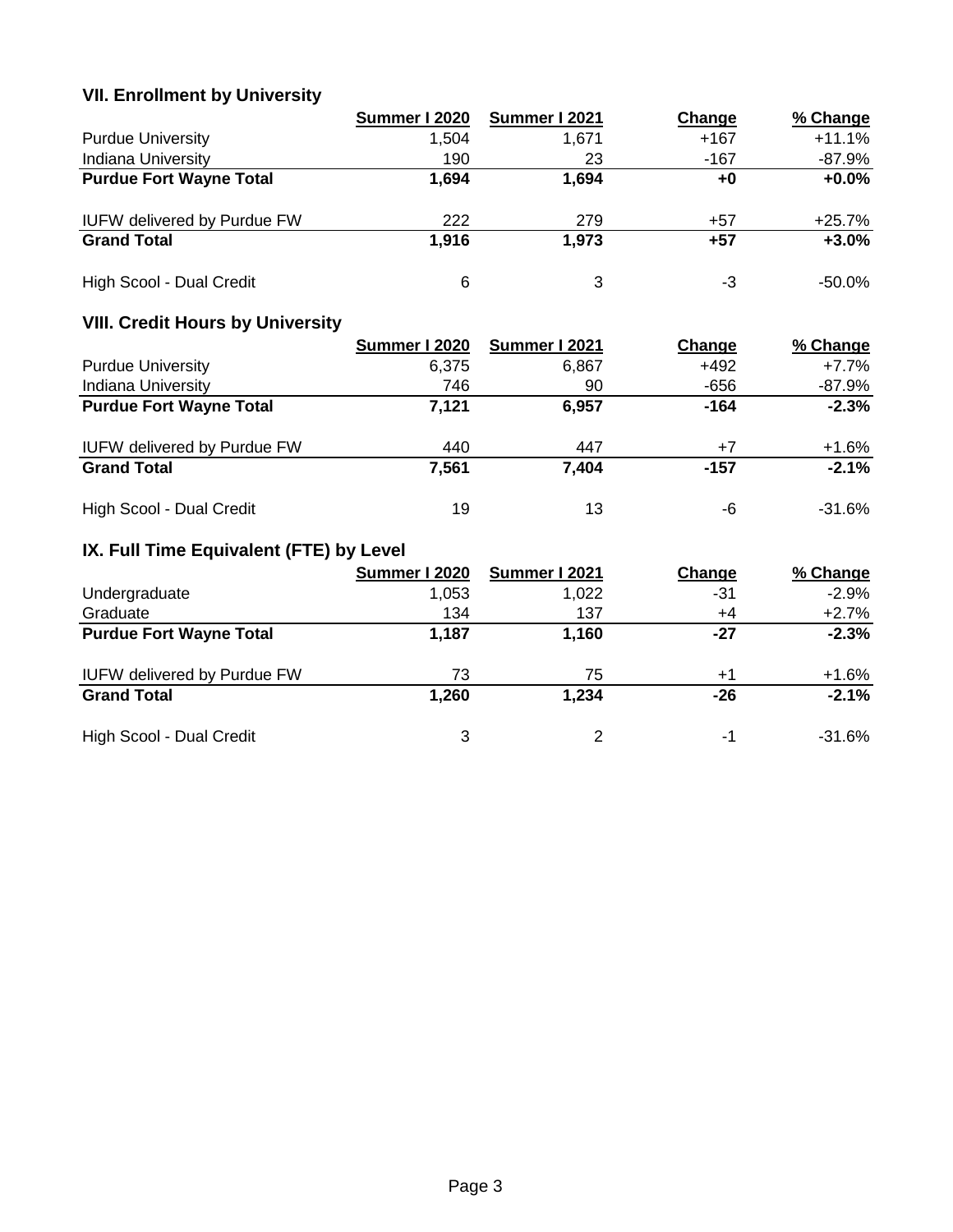#### **X. Enrollment by Major Department**

|                                  |                                          | Summer I 2020  | Summer I 2021  | Change | % Change   |
|----------------------------------|------------------------------------------|----------------|----------------|--------|------------|
| Arts and Sciences                | Anthropology and Sociology               | 11             | 17             | $+6$   | $+54.5%$   |
|                                  | Biology                                  | 102            | 105            | $+3$   | $+2.9%$    |
|                                  | Chemistry                                | 24             | 21             | $-3$   | $-12.5%$   |
|                                  | Communication                            | 50             | 39             | $-11$  | $-22.0%$   |
|                                  | Communication Sci & Disorders            | 19             | 33             | $+14$  | $+73.7%$   |
|                                  | <b>English and Linguistics</b>           | 37             | 43             | $+6$   | $+16.2%$   |
|                                  | <b>General Studies</b>                   | 85             | 90             | $+5$   | $+5.9%$    |
|                                  | <b>Graduate School Transfers</b>         | $\mathbf{1}$   | 9              | $+8$   | +800.0%    |
|                                  | History                                  | 21             | 25             | $+4$   | $+19.0%$   |
|                                  | Intl Language and Cul Studies            | $\overline{4}$ | 4              | $+0$   | $+0.0%$    |
|                                  | <b>Mathematical Sciences</b>             | 46             | 38             | -8     | $-17.4%$   |
|                                  | Physics                                  | 10             | 14             | $+4$   | $+40.0%$   |
|                                  | <b>Political Science</b>                 | 23             | 22             | $-1$   | $-4.3%$    |
|                                  | Psychology                               | 82             | 73             | -9     | $-11.0%$   |
|                                  | <b>Total</b>                             | 515            | 533            | $+18$  | $+3.5%$    |
|                                  |                                          |                |                |        |            |
| <b>Business</b>                  | Accounting                               | 46             | 59             | $+13$  | $+28.3%$   |
|                                  | <b>Business Administration</b>           | 70             | 52             | $-18$  | $-25.7%$   |
|                                  | <b>Economics and Finance</b>             | 43             | 48             | $+5$   | $+11.6%$   |
|                                  | <b>Management and Marketing</b>          | 155            | 151            | $-4$   | $-2.6%$    |
|                                  | <b>Total</b>                             | 314            | 310            | $-4$   | $-1.3%$    |
| Engineering Tech and Comp Sci    | Civil/Mechanical Engineering             | 43             | 60             | $+17$  | +39.5%     |
|                                  | <b>Computer Science</b>                  | 82             | 82             | $+0$   | $+0.0%$    |
|                                  |                                          | 18             | 23             | $+5$   | $+27.8%$   |
|                                  | Electrical/Computer Engr                 | 88             | 59             | $-29$  |            |
|                                  | Organizational Leadership                |                |                |        | $-33.0%$   |
|                                  | School of Polytechnic                    | 72             | 64             | -8     | $-11.1%$   |
|                                  | <b>Total</b>                             | 303            | 288            | $-15$  | $-5.0%$    |
| <b>Health and Human Services</b> | <b>Dental Education</b>                  | $\mathbf{1}$   | 0              | $-1$   | $-100.0%$  |
|                                  | Nursing                                  | 4              | 0              | -4     | $-100.0\%$ |
|                                  | <b>Total</b>                             | 5              | $\mathbf{0}$   | -5     | $-100.0%$  |
| <b>Professional Studies</b>      | Criminal Justice & Pub Admin             | 58             | 33             | $-25$  | $-43.1%$   |
|                                  | <b>Hospitality and Tourism Mgmt</b>      | 10             | $\overline{7}$ | -3     | $-30.0%$   |
|                                  | <b>Human Services</b>                    | 53             | 50             | -3     | $-5.7%$    |
|                                  | School of Education                      | 231            | 238            | $+7$   | $+3.0%$    |
|                                  | <b>Total</b>                             | 352            | 328            | $-24$  | $-6.8%$    |
|                                  |                                          |                |                |        |            |
| Unit of Affiliated Programs      | <b>Collegiate Connection</b>             | 6              | 3              | $-3$   | $-50.0%$   |
|                                  | <b>Student Success &amp; Transitions</b> | 124            | 81             | $-43$  | $-34.7%$   |
|                                  | <b>Total</b>                             | 130            | 84             | $-46$  | $-35.4%$   |
| Visual and Performing Arts       | Art and Design                           | 28             | 63             | $+35$  | $+125.0%$  |
|                                  | School of Music                          | 52             | 84             | $+32$  | $+61.5%$   |
|                                  | Theatre                                  | $\mathbf{1}$   | 7              | $+6$   | +600.0%    |
|                                  | <b>Total</b>                             | 81             | 154            | $+73$  | +90.1%     |
|                                  |                                          |                |                |        |            |
|                                  | <b>Purdue Fort Wayne Total</b>           | 1,700          | 1,697          | -3     | $-0.2%$    |
|                                  | <b>IUFW delivered by Purdue FW</b>       | 222            | 279            | $+57$  | +25.7%     |
|                                  | <b>Grand Total</b>                       | 1,922          | 1,976          | $+54$  | $+2.8%$    |